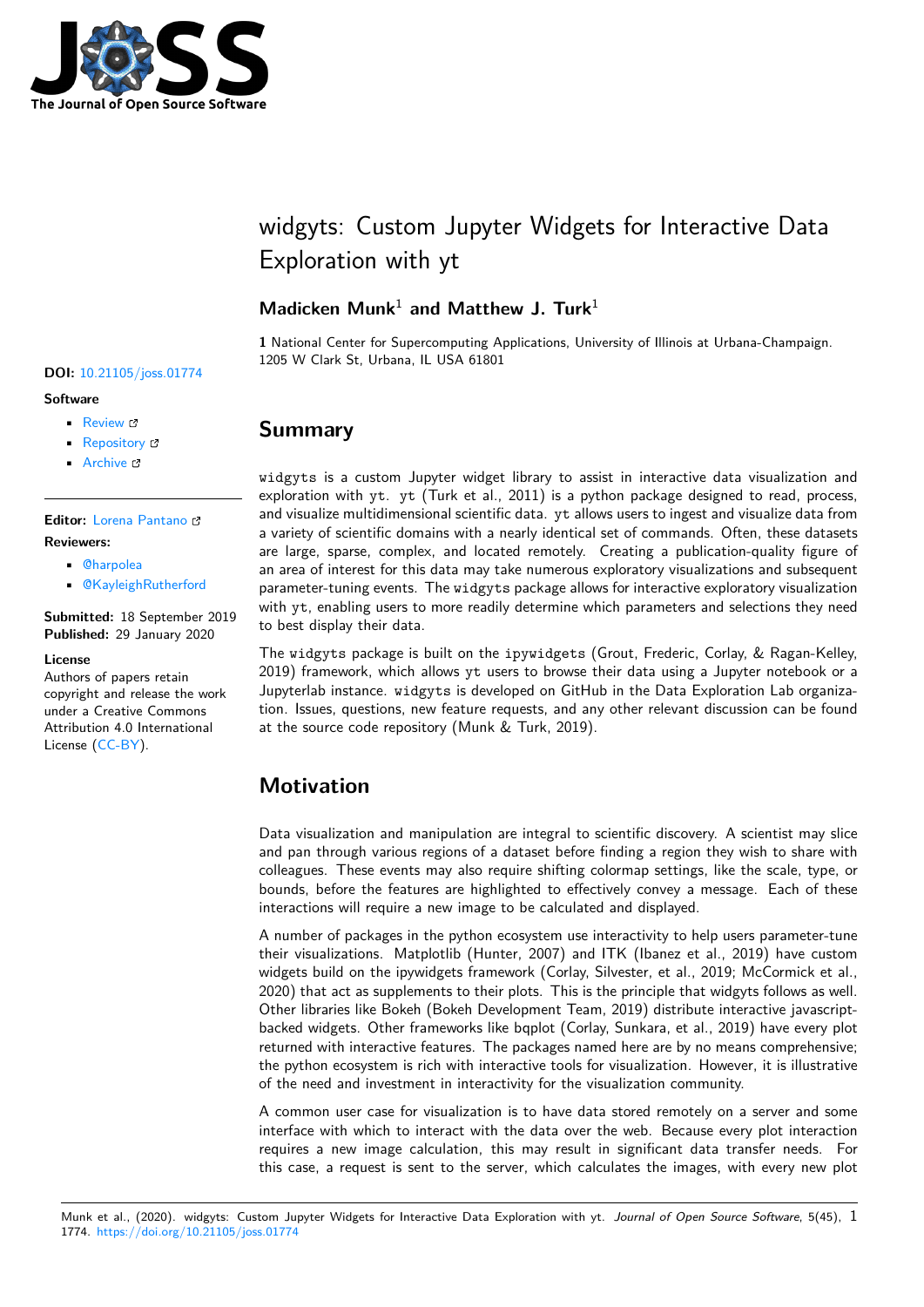

interaction. When the request is sent the server calculates a new image, serializes it, and the image is sent back to the client. The total time to generate one image can generally be expressed as  $T_{\text{server}}$ , where

$$
t_{\text{server}} = t_{\text{request}} + t_{\text{image calc, server}} + t_{\text{pull, image}} + t_{\text{display}}.
$$

The total compute time spent on image generation is  $T_{\text{server}} = n * t_{\text{server}}$ , where *n* is the number of interactions with the figure.

widgyts modifies this process by shifting image calculation to occur client-side in the browser. Rather than image serialization and calculation happening on a remote server, a portion of the original data is uploaded into the WebAssembly backend of widgyts. The time to calculate image client-side can be expressed as:

 $t_{\text{client}} = t_{\text{request}} + t_{\text{pull.data}} + t_{\text{image calc. client}} + t_{\text{display}}.$ 

Subsequent interactions (*n*) with the image only affect the final two terms of the equation, so

 $T_{\text{client}} = t_{\text{request}} + t_{\text{pull},\text{data}} + n * [t_{\text{image calc},\text{ client}} + t_{\text{display}}].$ 

Thus, this becomes advantageous as

$$
T_{\rm client} < T_{\rm server}
$$

or

 $n * t_{\text{image calc, client}} + t_{\text{pull, data}} < n * [t_{\text{image calc, server}} + t_{\text{pull, image}}].$ 

The time to pull an image or data is dependent on the data size and the transfer rate. *T*client will be lower than *T*server as the number of interactions *n* grows, as the size of the image (data<sub>image</sub>) grows, and as the time to calculate the image on the client  $t_{\text{image calc, client}}$ decreases.

Moving image calculation to the client requires a large initial cost of transferring a portion of the original data to the client, which may be substantially larger than the size of a single image. However, a dataset with sparse regions will be more efficient to transfer to the client and subsequently calculate and pixelize there. Pixelizing a dataset with large, sparse regions of low resolution, such as one calculated from an adaptive mesh, with a fixed higher resolution will require recalculating and sending pixel values for a region that may only be represented by a single value. Thus, for certain data representations this methodology also becomes advantageous.

### **The WebAssembly Backend**

To allow for efficient data loading into the browser we chose to use Rust compiled to WebAssembly. The WebAssembly backing of widgyts allows for binary, zero-copy storage of loaded data on the client side, and WebAssembly has been designed to interface well with JavaScript. Further, the primitive structure of WebAssembly reduces the time to calculate the image in the browser, thus reducing the time to calculate the image client-side. Finally, WebAssembly is executed in a sandboxed environment separate from other processes and is memory safe. At the time of writing, widgyts is the only webassembly-native backed visualization widget in the python ecosystem.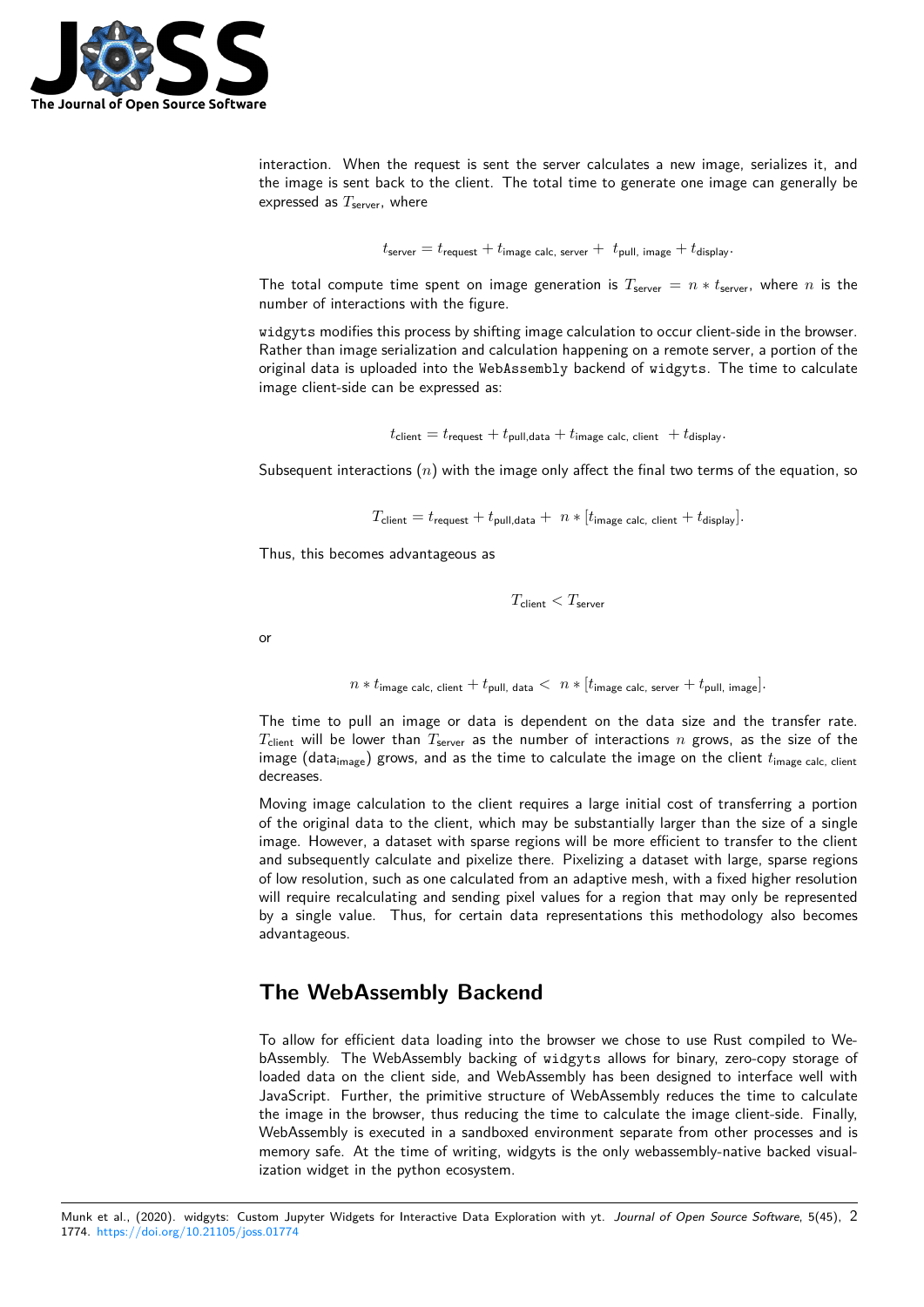

While yt can access data at an arbitrary location within the dataset, widgyts is structured to access any data within a 2D slice. Thus, only a slice of the data is uploaded client-side, not the entire dataset. For the large, sparse datasets that widgyts has been designed for, it would be infeasible to upload the entire dataset into the browser. A new slice in the third dimension will require an additional data upload from the server. Therefore, not all exploration of the dataset can be performed exclusively client-side.

# **Results**

The following image is a simple timing comparison between using yt with the Jupyter widgets package ipywidgets and using the widgyts package on the same dataset. The dataset is the IsolatedGalaxy dataset; a commonly used example in the yt documentation consisting of a galaxy simulation perfomed on an adaptive mesh. The dataset has variable resolution and is sparse near the domain boundaries. A notebook is included in the widgyts repository (Munk & Turk, 2019) for one interested in replicating this analysis.



**Figure 1:** A timing comparison between using ipywidgets with yt and widgyts on the IsolatedGalaxy dataset distributed with yt. The image generated by each tool is 512x512 pixels. Each timing point is based on a number of panning interactions in  $x$ , averaged over 10 measurements. The data points are accompanied by a 95% confidence interval.

While widgyts outperforms the implementation of ipywidgets with yt that we wrote for this paper, there are a number of factors that may affect these timing results beyond loading the data in the browser. In the Jupyter widgets implementation we are using yt functionality to recalculate image and convert it into a .png, which is being done in WebAssembly in widgyts. This is the most extreme example of reducing the time to compute in the browser, because almost no computation is being performed browser-side in the ipywidgets case. This calculation was performed locally, so while the data is being transfered continuously to the browser with the Jupyter widgets implementation, the timing results may become more disparate with a slower data transfer time from a remote server. Other packages with custom

Munk et al., (2020). widgyts: Custom Jupyter Widgets for Interactive Data Exploration with yt. *Journal of Open Source Software*, 5(45), 31774. https://doi.org/10.21105/joss.01774